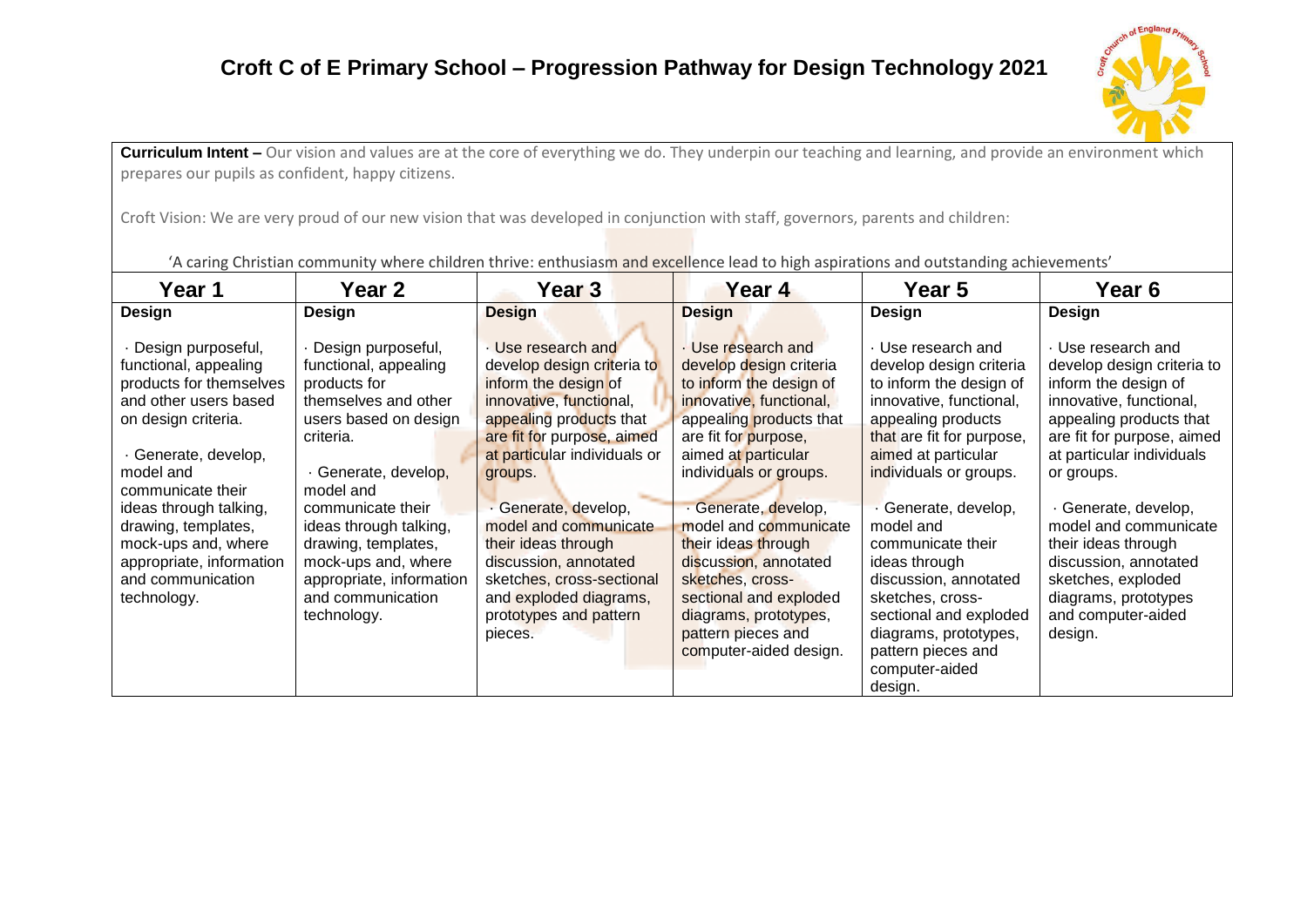## **Croft C of E Primary School – Progression Pathway for Design Technology 2021**



| <b>Make</b>                                                                                                                                                                                                                                                                                                                                  | <b>Make</b>                                                                                                                                                                                                                                                                                                                                    | <b>Make</b>                                                                                                                                                                                                                                                                                                                                                                                        | <b>Make</b>                                                                                                                                                                                                                                                                                                                                                                                         | <b>Make</b>                                                                                                                                                                                                                                                                                                                                                                                              | <b>Make</b>                                                                                                                                                                                                                                                                                                                                                                                                       |
|----------------------------------------------------------------------------------------------------------------------------------------------------------------------------------------------------------------------------------------------------------------------------------------------------------------------------------------------|------------------------------------------------------------------------------------------------------------------------------------------------------------------------------------------------------------------------------------------------------------------------------------------------------------------------------------------------|----------------------------------------------------------------------------------------------------------------------------------------------------------------------------------------------------------------------------------------------------------------------------------------------------------------------------------------------------------------------------------------------------|-----------------------------------------------------------------------------------------------------------------------------------------------------------------------------------------------------------------------------------------------------------------------------------------------------------------------------------------------------------------------------------------------------|----------------------------------------------------------------------------------------------------------------------------------------------------------------------------------------------------------------------------------------------------------------------------------------------------------------------------------------------------------------------------------------------------------|-------------------------------------------------------------------------------------------------------------------------------------------------------------------------------------------------------------------------------------------------------------------------------------------------------------------------------------------------------------------------------------------------------------------|
| · Select from and use a<br>range of tools and<br>equipment to perform<br>practical tasks [for<br>example, cutting,<br>shaping, joining and<br>finishing].<br>Select from and use a<br>wide range of materials<br>and components,<br>including construction<br>materials, textiles and<br>ingredients, according<br>to their characteristics. | · Select from and use a<br>range of tools and<br>equipment to perform<br>practical tasks [for<br>example, cutting,<br>shaping, joining and<br>finishing].<br>· Select from and use a<br>wide range of materials<br>and components,<br>including construction<br>materials, textiles and<br>ingredients, according<br>to their characteristics. | · Select from and use a<br>wider range of tools and<br>equipment to perform<br>practical tasks [for<br>example, cutting,<br>shaping, joining and<br>finishing], accurately.<br>· Select from and use a<br>wider range of materials<br>and components,<br>including construction<br>materials, textiles and<br>ingredients, according to<br>their functional properties<br>and aesthetic qualities. | · Select from and use a<br>wider range of tools and<br>equipment to perform<br>practical tasks [for<br>example, cutting,<br>shaping, joining and<br>finishing], accurately.<br>Select from and use a<br>wider range of materials<br>and components,<br>including construction<br>materials, textiles and<br>ingredients, according to<br>their functional<br>properties and aesthetic<br>qualities. | · Select from and use<br>a wider range of tools<br>and equipment to<br>perform practical tasks<br>[for example, cutting,<br>shaping, joining and<br>finishing], accurately.<br>· Select from and use<br>a wider range of<br>materials and<br>components, including<br>construction materials,<br>textiles and<br>ingredients, according<br>to their functional<br>properties and<br>aesthetic qualities. | · Select from and use<br>a wider range of tools<br>and equipment to<br>perform practical<br>tasks [for example,<br>cutting, shaping,<br>joining and finishing],<br>accurately.<br>· Select from and use<br>a wider range of<br>materials and<br>components,<br>including<br>construction<br>materials, textiles<br>and ingredients,<br>according to their<br>functional<br>properties and<br>aesthetic qualities. |
| <b>Evaluate</b>                                                                                                                                                                                                                                                                                                                              | <b>Evaluate</b>                                                                                                                                                                                                                                                                                                                                | <b>Evaluate</b>                                                                                                                                                                                                                                                                                                                                                                                    | <b>Evaluate</b>                                                                                                                                                                                                                                                                                                                                                                                     | <b>Evaluate</b>                                                                                                                                                                                                                                                                                                                                                                                          | <b>Evaluate</b>                                                                                                                                                                                                                                                                                                                                                                                                   |
| · Explore and evaluate<br>a range of existing<br>products.                                                                                                                                                                                                                                                                                   | <b>Explore and evaluate</b><br>a range of existing<br>products.                                                                                                                                                                                                                                                                                | · Investigate and<br>analyse a range of<br>existing products.<br>· Evaluate their ideas                                                                                                                                                                                                                                                                                                            | · Investigate and<br>analyse a range of<br>existing products.<br>Evaluate their                                                                                                                                                                                                                                                                                                                     | Investigate and<br>analyse a range<br>of existing<br>products.                                                                                                                                                                                                                                                                                                                                           | Investigate and analyse<br>a range of existing<br>products.                                                                                                                                                                                                                                                                                                                                                       |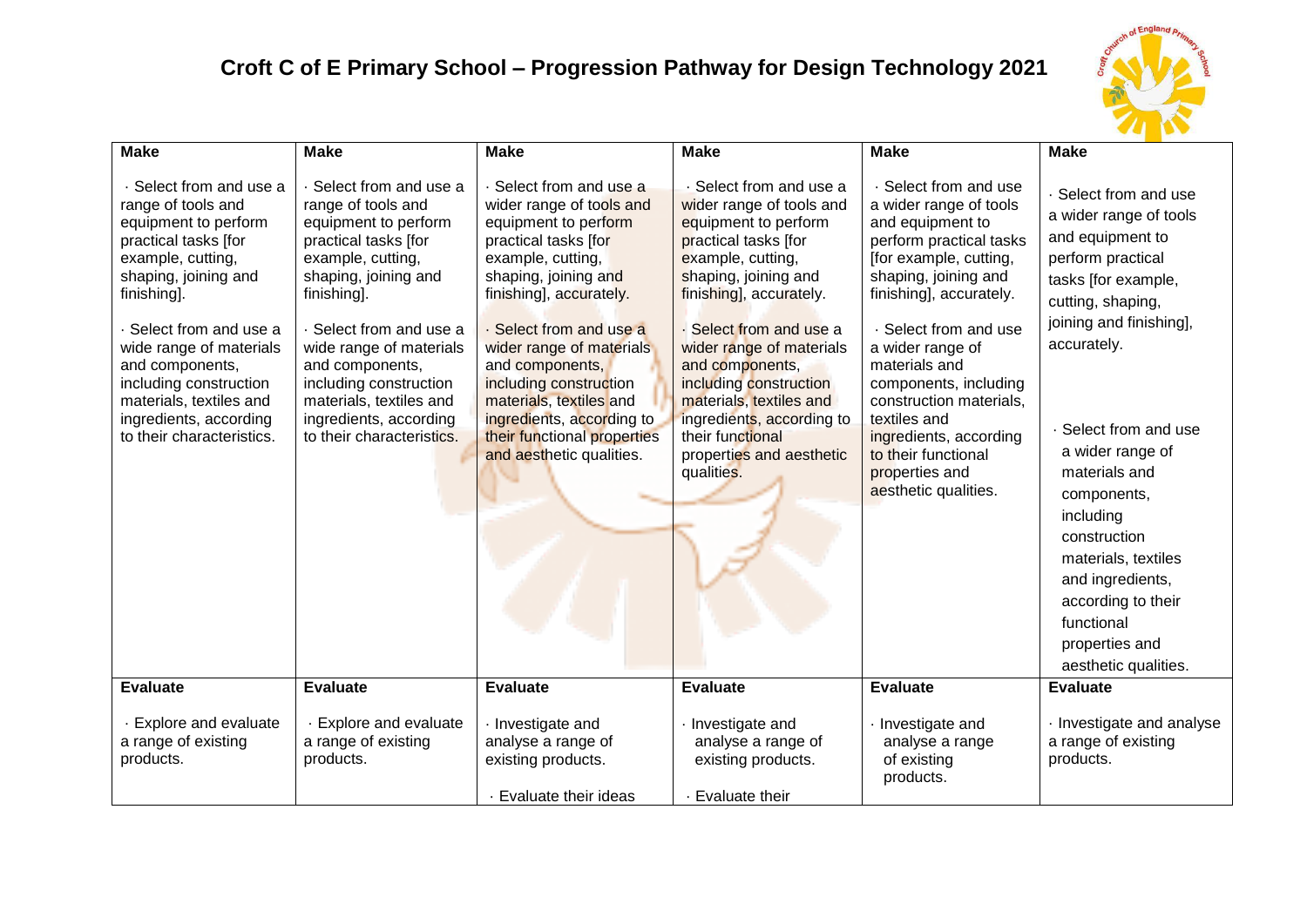## **Croft C of E Primary School – Progression Pathway for Design Technology 2021**



| Evaluate their ideas<br>and products against<br>design criteria.                                                           | · Evaluate their ideas<br>and products against<br>design criteria.                                                                                            | and products against<br>their own design<br>criteria and consider<br>the views of others to<br>improve their work.<br>. Understand how key<br>events and individuals<br>in design and<br>technology have<br>helped shape the<br>world.                                                                                                         | ideas and products<br>against their own<br>design criteria and<br>consider the views<br>of others to<br>improve their work.<br><b>Understand how</b><br>key events and<br>individuals in<br>design and<br>technology have<br>helped shape the<br>world.                                                                                                | Evaluate their<br>ideas and<br>products against<br>their own design<br>criteria and<br>consider the<br>views of others to<br>improve their<br>work.<br>Understand how<br>key events and<br>individuals in<br>design and<br>technology have<br>helped shape the<br>world.                          | · Evaluate their ideas<br>and products against<br>their own design criteria<br>and consider the views<br>of others to improve their<br>work.<br>· Understand how key<br>events and individuals in<br>design and technology<br>have helped shape the<br>world.                                                                                                                      |
|----------------------------------------------------------------------------------------------------------------------------|---------------------------------------------------------------------------------------------------------------------------------------------------------------|------------------------------------------------------------------------------------------------------------------------------------------------------------------------------------------------------------------------------------------------------------------------------------------------------------------------------------------------|--------------------------------------------------------------------------------------------------------------------------------------------------------------------------------------------------------------------------------------------------------------------------------------------------------------------------------------------------------|---------------------------------------------------------------------------------------------------------------------------------------------------------------------------------------------------------------------------------------------------------------------------------------------------|------------------------------------------------------------------------------------------------------------------------------------------------------------------------------------------------------------------------------------------------------------------------------------------------------------------------------------------------------------------------------------|
| <b>Technical knowledge</b><br>- Explore and use<br>mechanisms wheels<br>and axles levers, sliders<br>], in their products. | <b>Technical knowledge</b><br>Build structures,<br>exploring how they can<br>be made stronger,<br>stiffer and more stable.<br>- Explore and use<br>mechanisms | <b>Technical knowledge</b><br>. Apply their<br>understanding of how<br>to strengthen, stiffen<br>and reinforce more<br>complex structures.<br>. Understand and use<br>mechanical systems in<br>their products: levers<br>and linkages.<br>. Apply their<br>understanding of<br>computing to program,<br>monitor and control<br>their products. | <b>Technical</b><br>knowledge<br>Apply their<br>understanding of how<br>to strengthen, stiffen<br>and reinforce more<br>complex structures.<br>. Understand and use<br>mechanical systems<br>in their products:<br>Understand and use<br>electrical systems in<br>their products [for<br>example, series<br>circuits incorporating<br>switches, bulbs, | <b>Technical</b><br>knowledge<br>. Apply their<br>understanding of<br>how to strengthen,<br>stiffen and reinforce<br>more complex<br>structures.<br>Understand and<br>use mechanical<br>systems in their<br>products: cams<br>Apply their<br>understanding of<br>computing to<br>program, monitor | <b>Technical knowledge</b><br>. Apply their<br>understanding of how to<br>strengthen, stiffen and<br>reinforce more complex<br>structures.<br>. Understand and use<br>mechanical systems in<br>their products [for<br>example: gears and<br>pulleys<br>. Understand and use<br>electrical systems in their<br>products [for example,<br>series circuits<br>incorporating switches, |